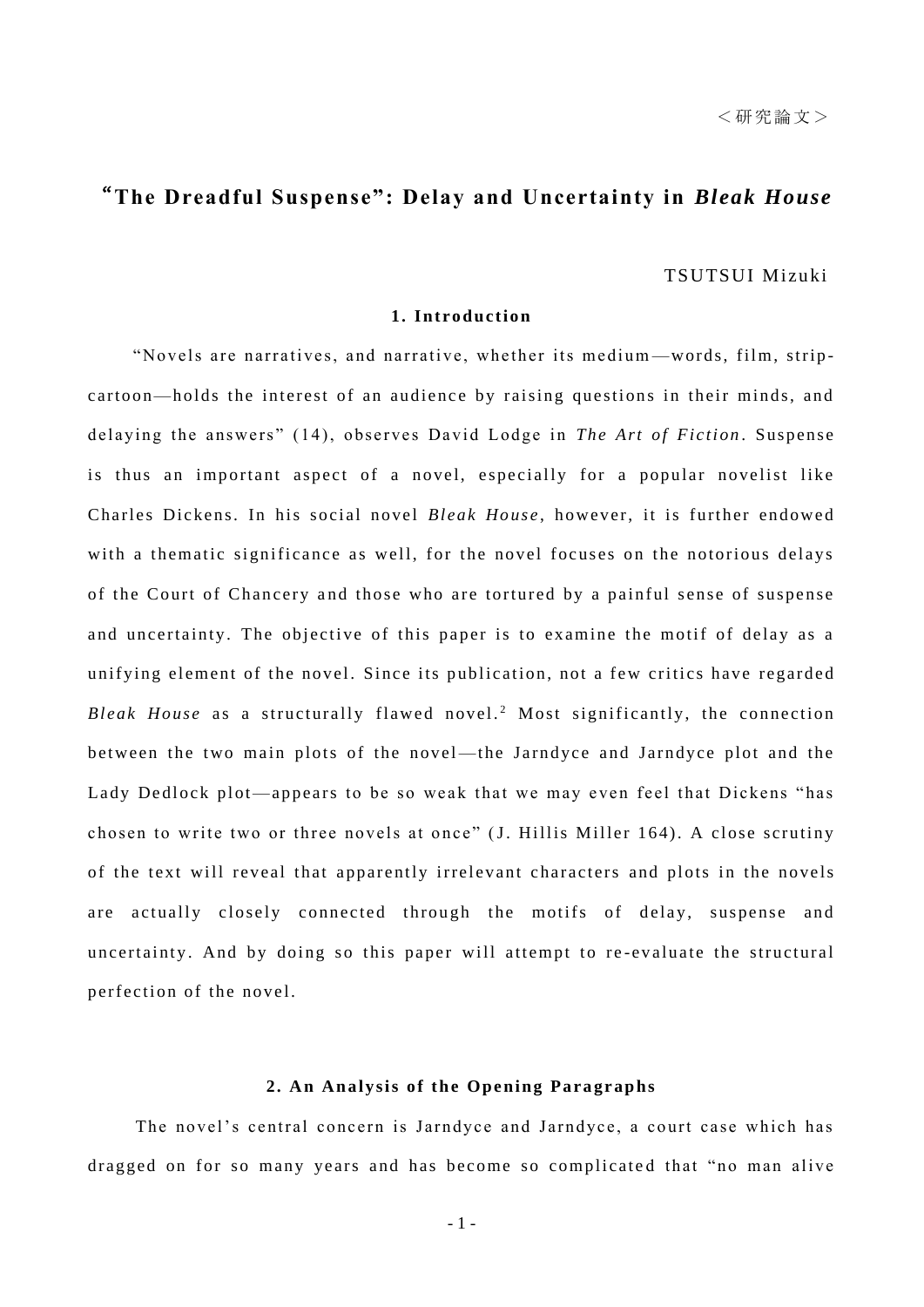knows what it means"  $(BH 16)$ ,<sup>1</sup> but what is really important is its corrupting influence: "How many people out of the suit, Jarndyce and Jarndyce has stretched forth its unwholesome hand to spoil and corrupt, would be a very wide question. [. . .] no man's nature has been made better by it. In trickery, evasion, procrastination, spoliation, botheration, under false pretences of all sorts, there are influences that can never come to good" ( *BH* 17). Among these bad influences, this paper will especially concentrate on the motif of procrastination, which is repeatedly described as the root of many evils in the novel. Indeed, the thematic significance of delay is undoubtedly clear from the famous opening paragraphs of the novel, although generally overlooked:

> LONDON. Michaelmas Term lately over, and the Lord Chancellor sitting in Lincoln's Inn Hall. Implacable November weather. As much mud in the streets, as if the waters had but new ly retired from the face of the earth, and it would not be wonderful to meet a Megalosaurus, forty feet long or so, waddling like an elephantine lizard up Holborn Hill. Smoke lowering down from chimney -pots, making a soft black drizzle, with flakes of soot in it as big as full-grown snow-flakes—gone into mourning, one might imagine, for the death of the sun. Dogs, undistinguishable in mire. Horses, scarcely better; splashed to their very blinkers. Foot passengers, jostling one another's umbrellas, in a general infection of ill temper, and losing their foot-hold at street-corners, where tens of thousands of other foot passengers have been slipping and sliding since the day broke (if this day ever broke), adding new deposits to the crust upon crust of mud, sticking at those points tenaciously to the pavement, and ac cumulating at compound interest. ( *BH* 13)

Terry Eagleton argues that "'London' links alliteratively with 'lately', 'Lord', and 'Lincoln's Inn Hall', [. . .]; so the Lord Chancellor is contaminated, not grammatically but poetically, by the idea of lateness (both tardy and perhaps even connected with death)" (xxvii). Indeed, it seems that the idea of lateness is the general impression produced by this universally admired opening paragraph. This does not necessarily mean that the whole world in *Bleak House* stops runningrather, the society is actually in motion, but "does not move anywhere" (J. Hillis Miller 165). Robert Newsom calls this state of being "suspended animation" (25),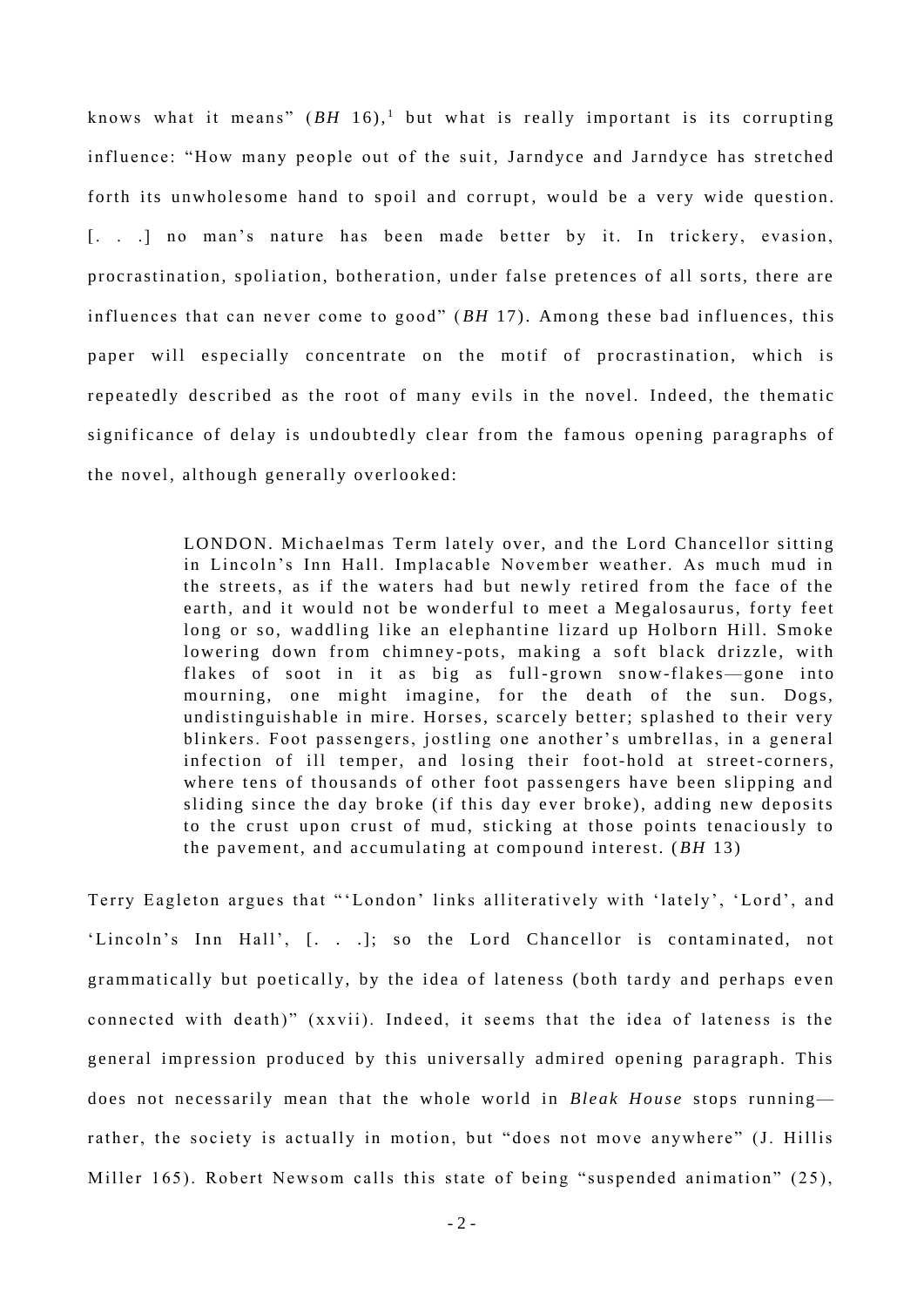observing that "[r]eading the opening chapter is like watching the working of a complex machine when all the gears have been disengaged, but continue to turn under their own momentum" (25). The reader sees that London is in the opposite condition to smoothness due to the mud covering the whole surface of the earth, and under such circumstance, the narrator says, it is no wonder one would meet "a Megalosaurus, forty feet long or so, wadd ling like an elephantine lizard up Holborn Hill". Significantly, similar images are later associated with the English legal system itself, which John Jarndyce calls "this monstrous system" (BH 251), and Miss Flite simply refers to as "the Monster" ( *BH* 567). Moreover, like this waddling Megalosaurus, the slow, sluggish procedure of Chancery is frequently connected with physical movement in the novel: the Court is "jogging on" (*BH* 78) serenely and vainly, Jarndyce and Jarndyce "drags its dreary length" ( *BH* 17), and the lawyers are "tripping one another up on slippery precedents" (*BH* 14).

It is also notable that the first paragraph above cited lacks the finite verbs, because it suggests "action has no place in the Court of Chancery" (Gravil 49). Likewise, the grammatical structure of the sentences in the third paragraph in which the Lord High Chancellor is introduced also appears to stress the the matic importance of delay:

> The raw afternoon is rawest, and the dense fog is densest, and the muddy streets are muddiest, near that leaden -headed old obstruction, appropriate ornament for the threshold of a leaden-headed old corporation: Temple Bar. And hard by Temple Bar, in Lincoln's Inn Hall, at the very heart of the fog, sits the Lord High Chancellor in his High Court of Chancery . (*BH* 14)

The third-person narrator prolongs the first sentence by withholding the name of the place "Temple Bar," and similarly it is not until the very end of the paragraph that the subject of the second sentence is clarified for the reader. D.A. Miller claims that "like the larger structure of suspense, even individual sentences will frequently derive their effects from the lengths to which they will go in

- 3 -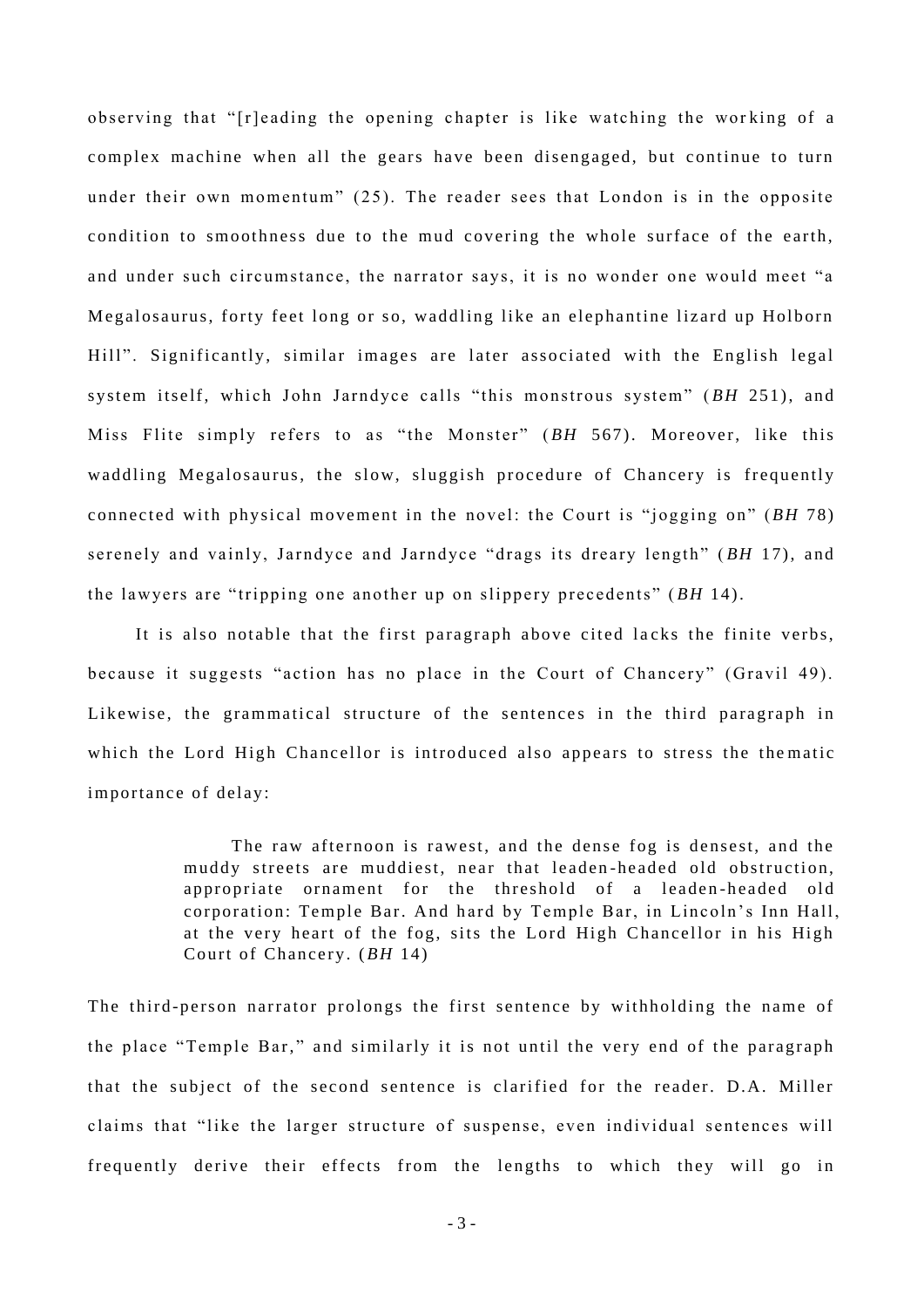withholding predication" (88). Such tendency may not be so prevalent throughout the novel as Miller suggests, but surely the reader is captivated by the feeling of being suspended from the opening scene of the novel, not only because of the content, but also bec ause of the form of the novel itself.

#### **3. The Exploitative Characters and Procrastination**

Many characters in the novel make a profit by delay, and in other cases, purely enjoy the power generated by it. And what is notable about these characters is that their personalities almost unexceptionally internalise the corrupting features of Jarndyce and Jarndyce. From their voice, speech, or demeanour, the negative influence of the Court of Chancery reveals itself. For instance, Mr Vholes, a shrewd, self-interested attorney who exploits the fortune of his client Richard Carstone, is characterised by his "slowly devouring look" (*BH* 976), as if it reflects the tardy process of the court of Chancery. Another form of procrastination is eloquence, an inclination to evade or withhold giving a definite answer . Conversation Kenge is, as its appellation indicates, distinguished for his meaningless loquacity. Similarly, William Guppy, a clerk at Kenge and Carboy office, "likes nothing better than to model his conversation on forensic principles"  $(BH<sub>312</sub>)$ , and his inquisition is characteristic "both in respect of its eliciting nothing, and of its being lengthy" (BH 311). Saundra K. Young points out that "rarely in his novels do minor characters who speak well mean well" (78), and this general rule applies to other characters in the novel who are not directly involve d in the Court of Chancery. Chadband, a hypocritical preacher, has "the gift of holding forth for four hours at a stretch" (*BH* 303) and of whom his "persecutors" (*BH* 314) comment that "the wonder rather is that he should ever leave off, having once the audacity to begin"  $(BH 314)$ . Many of the self-righteous charitable people in the novel have the same talent—the chairman of the Infant Bonds of Joy gives "a

- 4 -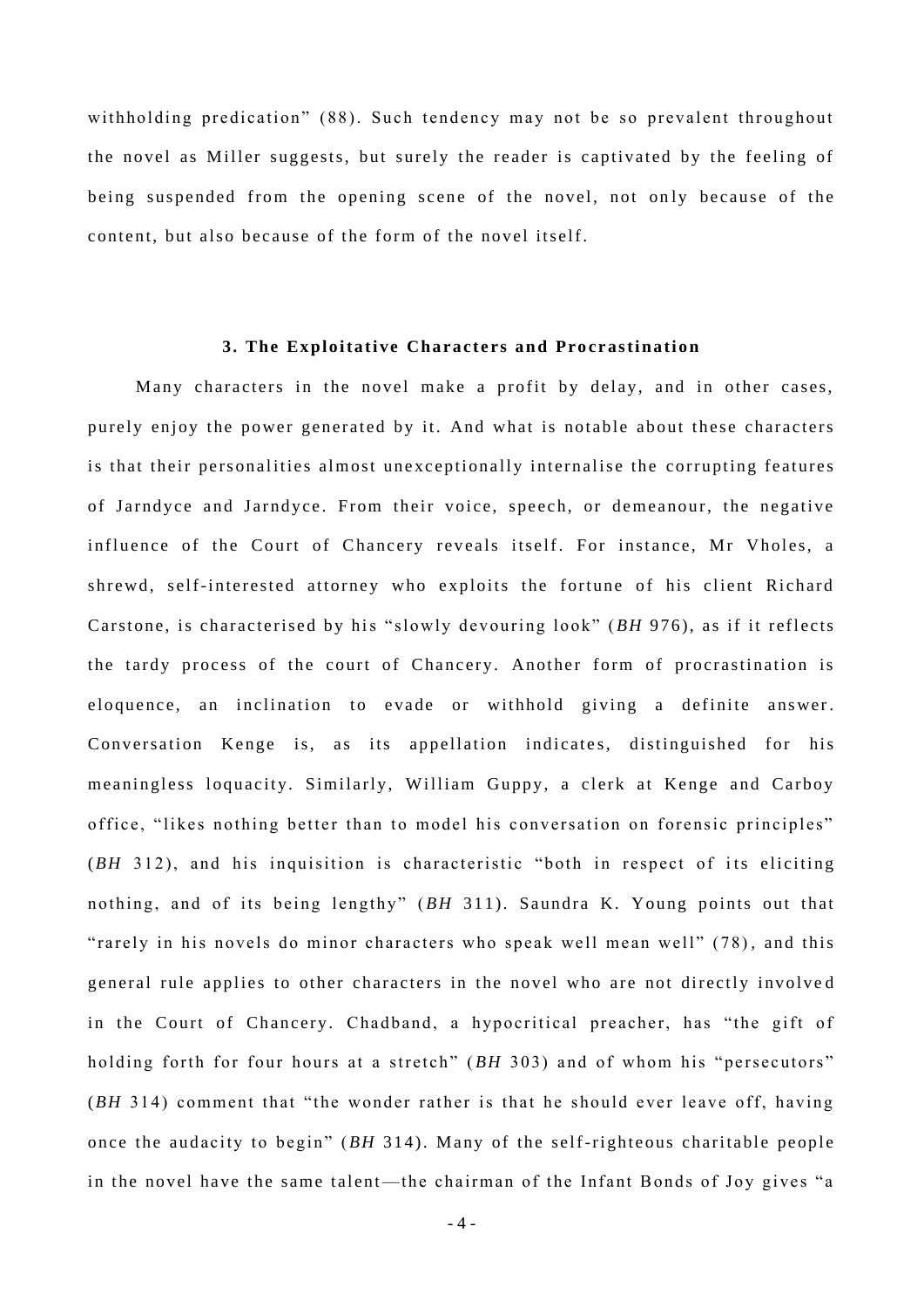fervid address of two hours" (BH 126), and Mr Gusher, "a very fervid impassioned speaker" (*BH* 127), "would improve almost any occasion you could mention for hours and hours" (BH 127). Likewise, greedy, relentless moneylender Grandfather Smallweed is "wrought up to the highest pitch by his own eloquence" (*BH* 530). Besides this, in his case it should not go unnoticed that his profession is described as "the archetype of parasitic activity in the novel" (Daleski 163); that is, Smallweed profits by the protraction of debtor's repayment, just as lawyers gain benefit by the delay of Chancery. His way of torturing his debtor George Rouncewell is exactly the same as what is said about Jarndyce and Jarndyce, too: "it's being ground to bits in a slow mill" ( *BH* 71).

The character of Tulkinghorn, the legal adviser of Sir Leicester Dedlock and the blackmailer of lady Dedlock, is more fathomless than the other characters, and his hostile obsession with Lady Dedlock has long been a subject of debate among critics. <sup>3</sup> Whatever ambition he possesses (if any), we should note that Tulkinghorn uses exactly the same method as the Court of Chancery which he represents for his purpose: the power gained by delay and suspense. Like the solicitors' boys who keep their wretched clients at bay "by protesting time out of mind that Mr Chizzle, Mizzle, or otherwise, was particularly engaged and had appointments until dinner" (*BH* 17), Tulkinghorn often intentionally leaves affairs unsettled and keeps his target in indefinite suspense, and by doing so he torments people and establishes superiority over them. For instance, he teases Hortense by repeatedly refusing to meet her on pretence of being out or engaged, and causes George Rouncewell distress by keeping him "prowling and dangling about him" (BH 727).

This propensity becomes most evident when he begins torturing Lady Dedlock. By insinuating to her that he is secretly investigating her past, Tulkinghorn makes her "very restless" (BH 254). While staying in Chesney Wold, Lady Dedlock is threatened by the lawyer's presence, until his absence itself becomes her constant source of anxiety:

- 5 -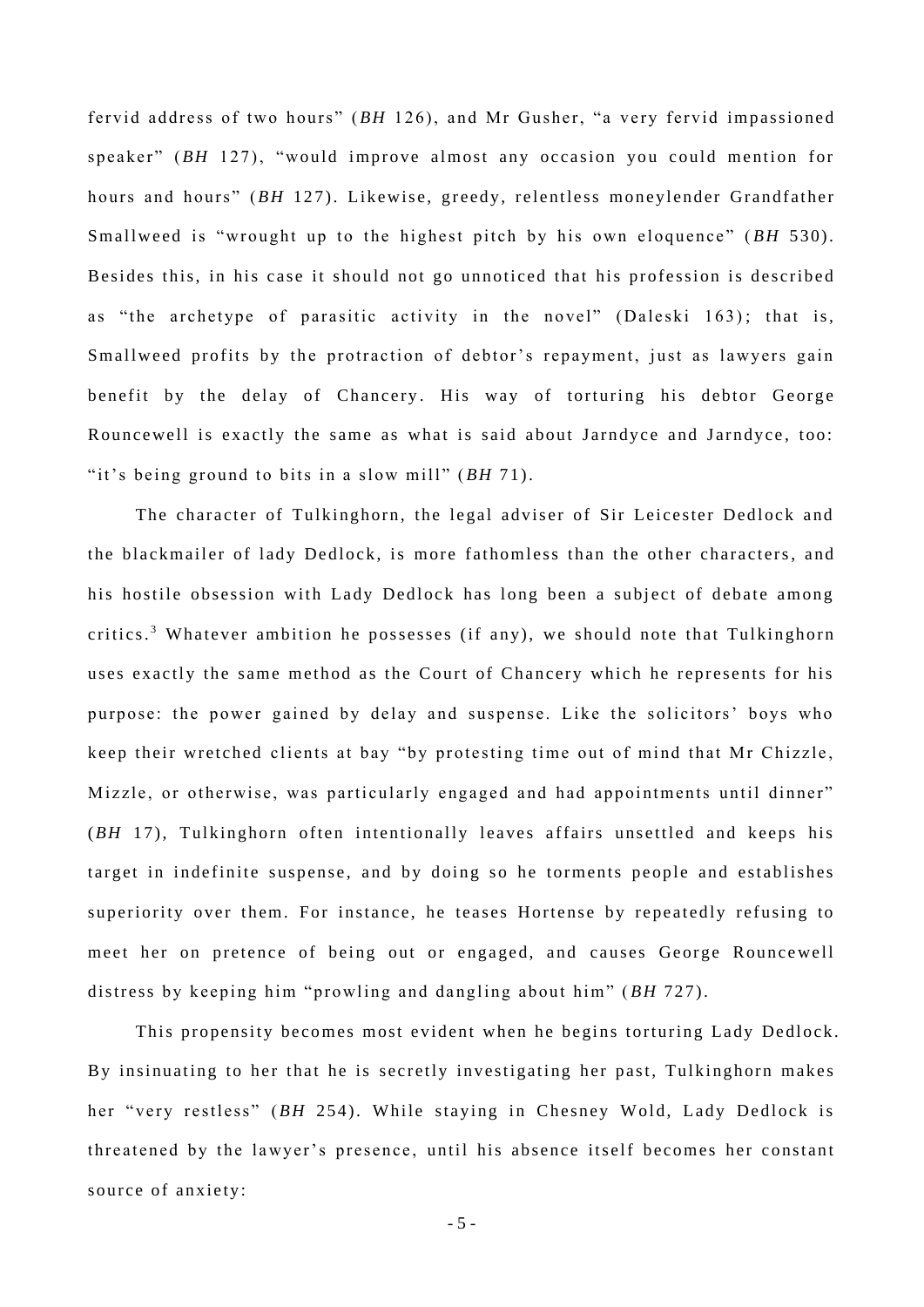Only one room is empty. It is a turret chamber of the third order of merit, plainly but comfortably furnished, and having an old-fashioned business air. It is Mr Tulkinghorn's room, and is never bestowed on anybody else, for he may come at any time. He is not come yet.  $[\ldots]$ 

Every day before dinner, my Lady looks for him in the dusk of the library, but he is not there. Every day at dinner, my Lady glances down the table for the vacant place, that would be waiting to receive him if he had just arrived; but there is no vacant place. Every night my Lady casually asks her maid:

'Is Mr Tulkinghorn come?'

Every night the answer is, 'No, my Lady, not yet.' (BH 191)

This uncertainty is Tulkinghorn's favourite method of torturing his prey. Even when he finally acquires all information necessary, Tulkinghorn appears (or pretends) not to know what to do next. He tells her that "I have not yet been able to come to a decision satisfactory to myself, on the course before me. I am not clear what to do, or how to act next. I must request you, in the mean time, to keep your secret as you have kept it so long, and not to wonder that I keep it too" (BH  $656 - 57$ ).

When Lady Dedlock is forbidden to flee from Chesney Wold and forced to continue her life as usual, she questions Tulkinghorn, saying, "I am to drag my present life on, holding its pains at your pleasure, day by day?" (*BH* 659). The word "drag" is important, because it reminds us of Jarndyce and Jarndyce, which "drags its dreary length before the Court, perennially hopeless" (BH 17), and is marked by its "dragging years of procrastination and anxiety" (BH 602). Richard himself is "dragging on" (*BH* 625) his dislocated life, and Gridley also has been "dragged for five-and-twenty years over burning iron" (BH 250). This similarity suggests that Lady Dedlock's circumstance becomes analogous to the protracted, suspense-causing legal case (of which she is actually one of the parties). After she breaks the agreement with Tulkinghorn, he declares he will take his own course, yet still he refuses to tell her exactly when he will take action:

'Do you contemplate undeceiving Sir Leicester to-night?'

'A home question!' says Mr Tulkinghorn, with a slight smile, and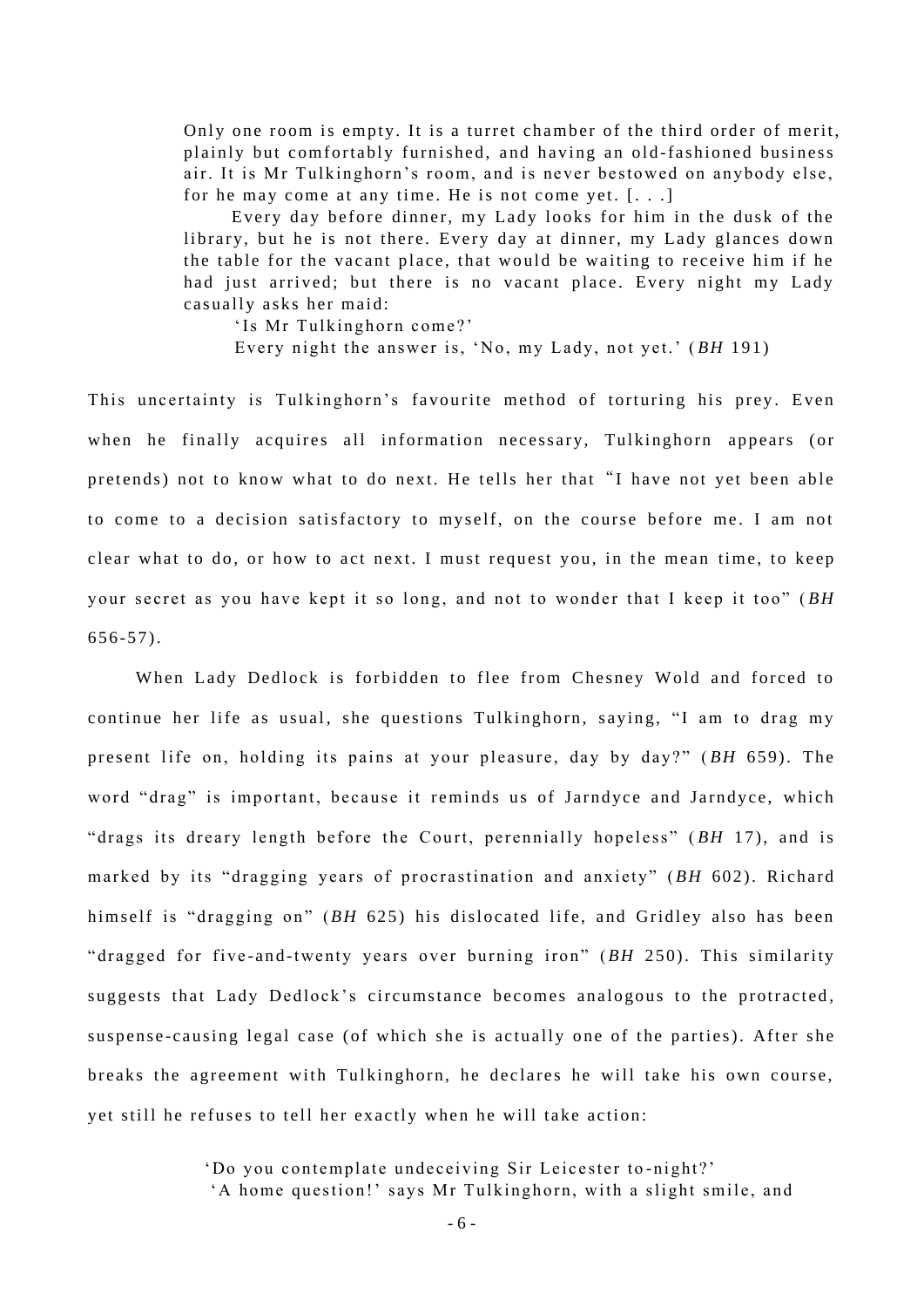cautiously shaking his head at the shaded face. 'No, not to-night.' 'To -morrow?'

'All things considered, I had better decline answering that question, Lady Dedlock. If I were to say I don't know when, exactly, you would not believe me, and it would answer no purpose. It may be to-morrow. I would rather say no more. You are prepared, and I hold out no expectations which circumstances might fail to justify. I wish you good evening.' (BH  $746 - 47$ 

Immediately after this meeting, Lady Dedlock follows him to "make one last petition that he would not protract the dreadful suspense [...] but would mercifully strike next morning" (BH 855), but in vain. For her, the present suspense is even worse and more unbearable than the certain, inevitable catastrophe. Nothing could be more convincing, because by this point in the novel we already know the devastating effect of being held in suspense on one's mind through the description of the Court of Chancery. Thus, what Tulkinghorn tries to do with the power bestowed upon him by the acquired information is to reproduce and repeat what is going on in Chancery: he creates a situation similar to Jarndyce and Jarndyce, and torments his victims by the deliberate delay and procrastination, without relying on the existing system, like Kenge and Vholes. In this sense, it is safe to say that he not only serves Chancery, but he *is* Chancery.<sup>4</sup>

Inspector Bucket is characterised by swiftness, competency as well as human touch, and thus appears to be quite contrary to the legal characters in the novel. However, a closer examination will reveal that his character is not so simple. As Ian Ousby claims, the treatment of the police detective in *Bleak House* is not "an extension of the uncritical hero-worship revealed in the journalism" (90), and he states that "[i]t is to the quality of inconsistency, if not paradox, that the reader reverts in his own estimate of Bucket, for the police man's actions show him to be both good and bad" ( 101). And the contro versial aspect of Bucket is closely related to delay, however quick and swift his action in general may seem. Bucket causes delay by not imparting information, "[s]adistically enjoying his power over a person" (Toker 76). His manner of walking as perceived through the eyes of Mr

- 7 -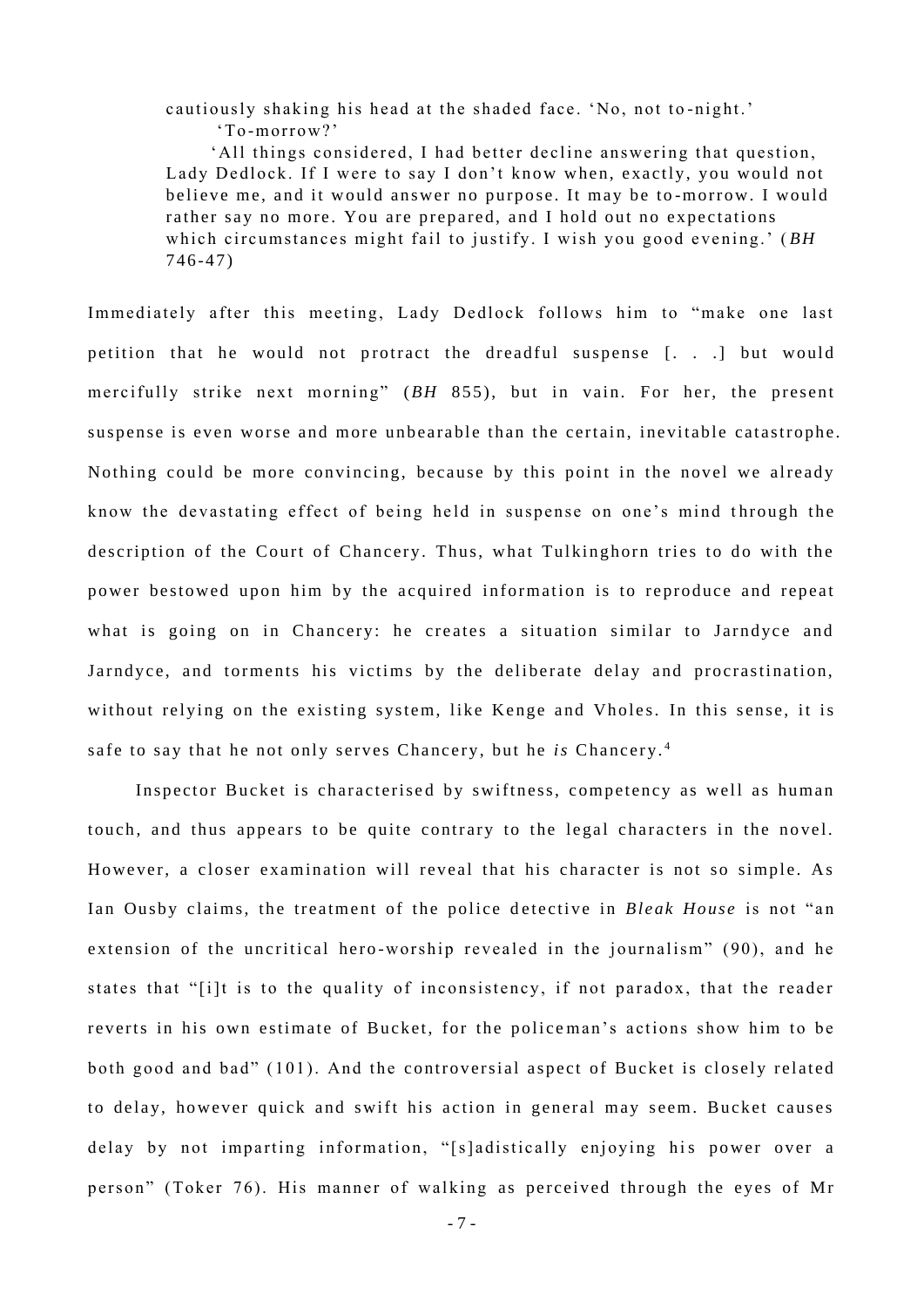Snagsby symbolically demonstrates this disposition: "As they walk along, Mr Snagsby observes, as a novelty,  $[...]$  that whenever he [Bucket] is going to turn to the right or left, he pretends to have a fixed purpose in his mind of going straight ahead, and wheels off, sharply, at the very last moment" (BH 357). He does not reveal his intention until the very last moment.

 The typical ex ample of Bucket's wi thholding information can be seen in his treatment of Sir Leicester Dedlock when he arrests Hortense. Bucket creates unnecessary suspense and tortures Sir Leicester Dedlock immensely. To begin with, Bucket says that the murderer is "a woman" ( *BH* 818), then mentions the name of Lady Dedlock: "What I have got to say, is about her Ladyship. She is the pivot it all turns on" (*BH* 819), and thus hints she is deeply involved in the murder of Tulkinghorn. Then he reveals Tulkinghorn discovered Lady Dedlock's secret, and they "had bad blood  $\lceil$ . . . ] upon the matter, that very night"  $(BH 821)$ , and immediately after that she was witnessed to go down to his chamber. During this disclosure, a striking change in appearance of Sir Leicester Dedlock is observed: "Something frozen and fixed is upon his manner, over and above its usual shell of haughtiness; and Mr Bucket soon detects an unusual slowness in his speech, with now and then a curious trouble in beginning, which occasions him to utter inarticulate sounds" (BH 821). Yet, for all his cruel treatment, Sir Leicester cannot reprimand Bucket's circuitous behaviour. He has no choice but to continue to listen to his narrative until everything becomes clear. Thus Bucket's influential power over him grows even stronger through this protracted agony. The suspense reaches its peak when Bucket declares he will capture the murderess before Sir Leicester Dedlock's eyes:

> The party to be apprehended is now in this house', proceeds Mr Bucket, putting up his watch with a steady hand, and with rising spirits, 'and I'm about to take her into custody in your presence. Sir Leicester Dedlock, Baronet, don't you say a word, nor yet stir. There'll be no noise, and no disturbance at all. I'll come back in the course of the evening, if agreeable to you, and endeavour to meet your wishes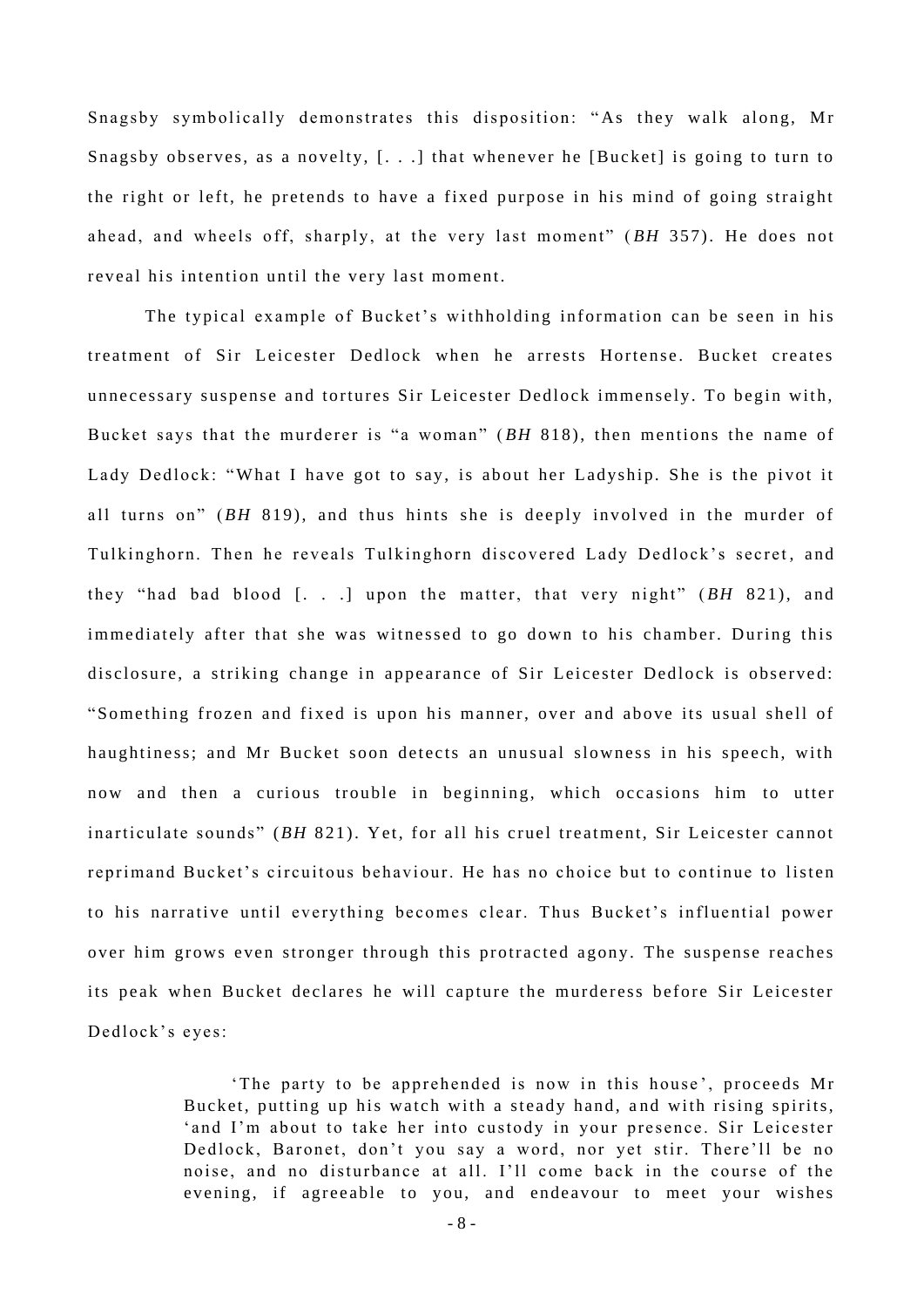respecting this unfortunate family matter, and the nobbiest way of keeping it quiet. Now, Sir Leicester Dedlock, Baronet, don't you be nervous on account of the apprehension at present coming off. You shall see the whole case clear, from first to last.' (*BH* 829-30)

At this point, Sir Leicester is finally informed that Lady Dedlock is not guilty, but her maid Hortense is the culprit. Nevertheless, his suffering is so intense that he falls in an abstracted state, and "remains in the same attitude as though he were still listening, and his attention were still occupied" ( *BH* 838 ). This state testifies Sir Leicester's heavy dependence on Bucket as well as his great mental suffering through the protracted conversation with Bucket.

Another example of delay caused by Bucket can be found in his inexplicable unwillingness to share information with Esther Summerson during the long chase after Lady Dedlock. During the chase, Esther has no idea where she is going because Bucket refuses to tell her the information he acquired, only telling her that there is "[n]one that can be quite depended on as yet" (BH 870). Esther, knowing that she should not disturb Bucket, stays still, yet the circumstance causes her great pain: "I had no need to remind myself that I was not there, by the indulgence of any feeling of mine, to increase the difficulties of the search, or to lessen its hopes, or enhance its delays. I remained quiet; but what I suffered in that dreadful spot, I never can forget" (BH 869). Her suffering increases when the direction of the search is suddenly changed in the midst of the chase. This is because Bucket shrewdly perceives that Lady Dedlock has changed her cloth on the way and returned to where she has come from, but again Bucket obstinately withholds this information and only tells Esther to trust him:

> 'My dear,' said Mr Bucket, jumping to his seat, and looking in again—'you'll excuse me if I'm too familiar—don't you fret and worry yourself no more than you can help. I say nothing else at present; but you know me, my dear; now, don't you?'

> I endeavoured to say that I knew he was far more capable than I of deciding what we ought to do; but was he sure that this was right? Could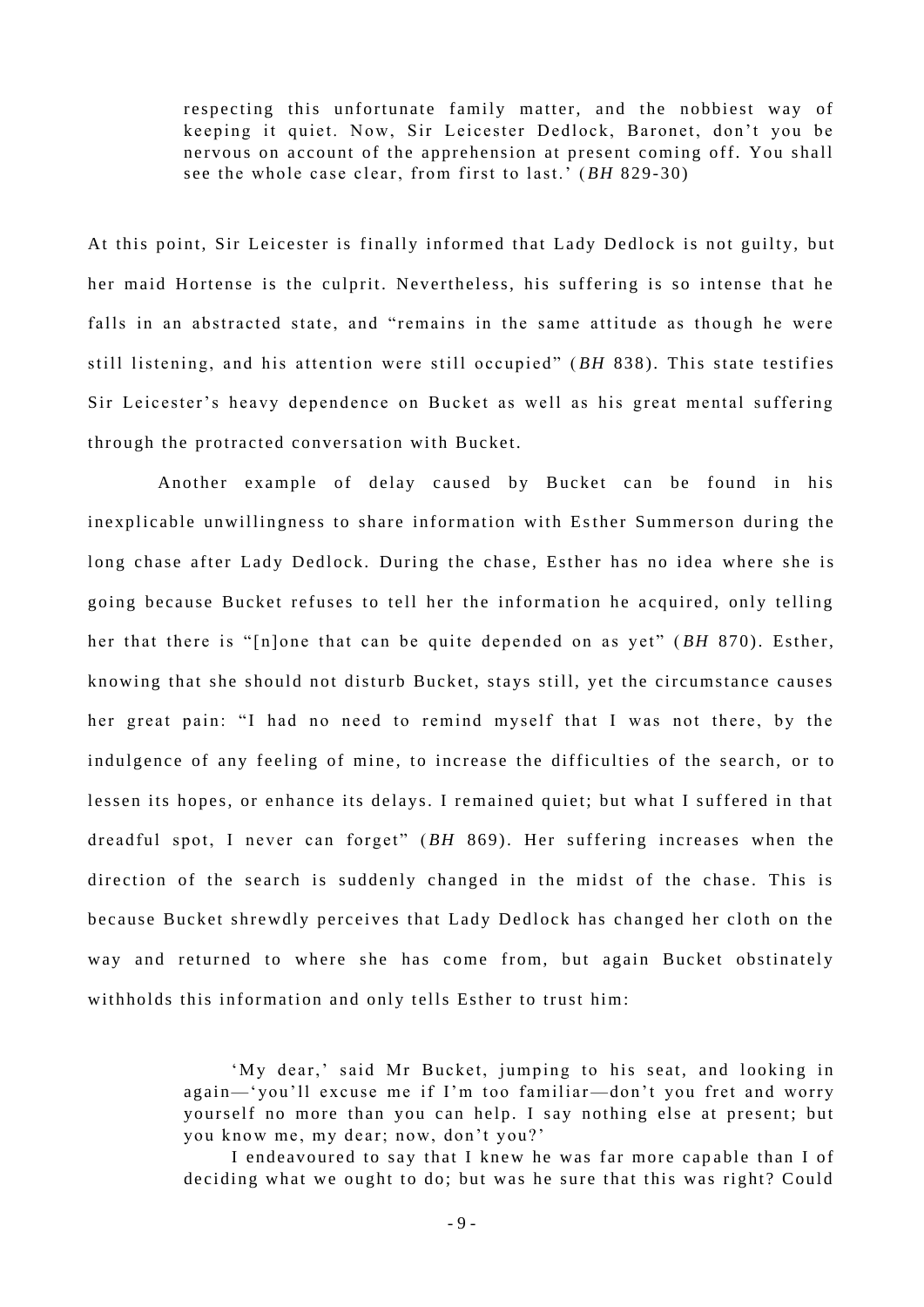I not go forward by myself in search of—I grasped his hand again in my distress, and whispered it to him—of my own mother.

'My dear,' he answered, 'I know, I know, and would I put you wrong do you think? Inspector Bucket. Now you know me, don't you?' What could I say but yes! (*BH* 885)

At such point, the role of Inspector Bucket appears to be almost identifiable with that of the narrator, because Bucket's wit hholding information—whether from Sir Leicester or Esther—exactly coincides with the definition of "delay" as a narrative technique given by Rimmon-Kenan, which "consists in not imparting information where it is 'due' in the text, but leaving it for a later stage"  $(125)$ . Therefore, the relationship between with Bucket and his audience parallels to the relation between the author and the reader:

> '[I]t ain't easy to answer those questions at the present moment. Not at the present moment. [. . .] I *could* answer your questions, miss, but duty forbids it. Sir Leicester Dedlock, Baronet, will very soon be made acquainted with all that has been traced. And I hope that he may find it;' Mr Bucket again looks grave; 'to his satisfaction.' (BH 809-810)

Karen Chase claims that Bucket " might be seen as the *precipitate* of the narrative form, the human embodiment of its mechanics of plotting. Bucket can assume the narrator's role because their tasks resemble one another. The detective, like the narrator, serves as an impresario of plot and resolution" (109). Similarly, Andrei Baltakmens states that "[s]teadily, Bucket approaches identification with the voice of the recorder [the third-person narrator] as his command over the mystery extends"  $(13)$ . At the same time, however, it also certainly can be said that by keeping others in a state of suspense and uncertainty, Bucket ruthlessly enjoys his power over them, and in this respect, he has "an analogous motivation and an analogous significance" (Toker 76) to Tulkinghorn and the Court of Chancery itself.

# **4. "Moving On": De lay and Displacement**

- 10 -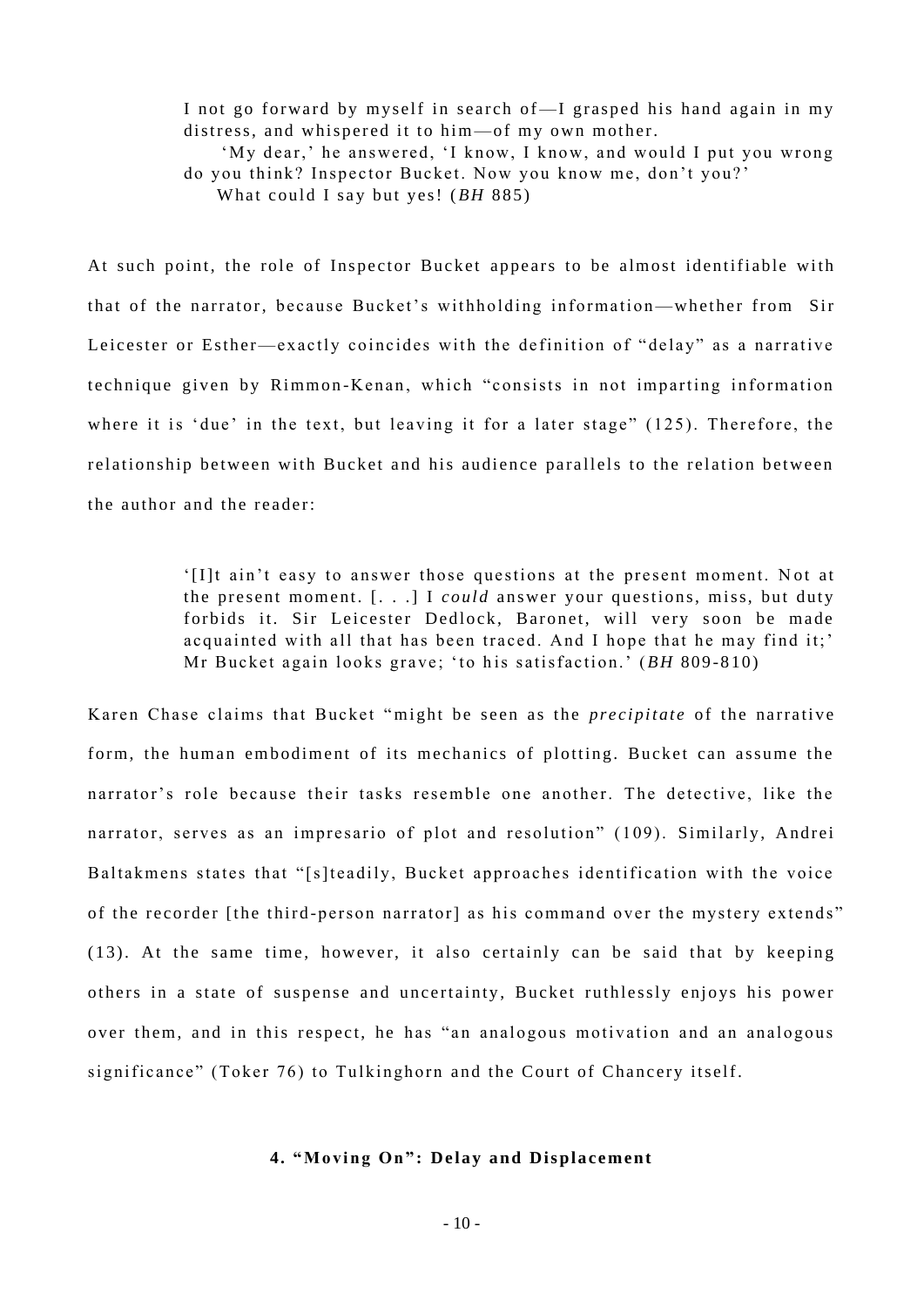As we have seen, in *Bleak House* those w ho exploit others chiefly use delay in order to establish superiority over others, or just to gain more money. Likewise, those who are exploited or oppressed in the novel often internalise the habit of procrastination—an indisposition to evade and avoid reality, and wallow in vain expectations that will never come true. The most pathetic example is Richard Carstone, a ward in Chancery who gradually gets absorbed in Jarndyce and Jarndyce with hopeless expectation, and finally dies a wretched death. John Jarndyce notes that the case "has engendered or confirmed in him a habit of putting off—and trusting to this, that, and the other chance, without knowing what chance—and dismissing everything as unsettled, uncertain, and confused" (*BH* 197). Similarly, Esther observes, regarding his habit, that "[e] verything postponed to that imaginary time! Everything held in confusion and indecision until then! (*BH* 599)". This "imaginary time" of course never comes, nor would Richard restart what he has postponed, like Harold Skimpole, who occasionally betakes himself "to beginning some sketch in the park which he never finished" (*BH* 294).

Hopeless expectation of settlement is what restless characters like Richard cherish. According to Geoffrey Thurley, *Bleak House* is "a critique of the Dickensian expectations, their ultimate illusoriness and destructive power" (200) and he concludes that the novel argues that "human existence is most like a protracted waiting for a legacy that bequeaths us nothing" (202). In spite of the long years of disappointment, Miss Flite, a half-crazed suit in Chancery, still cannot abandon hope completely, and repeats her refrain: "I expect a judgment. Shortly" (*BH* 47). The litigants are all deluded by the false logic that "the longer it goes on, [...] the nearer it must be to a settlement" (BH 215). Tom Jarndyce, on the day of his suicide, thinks "I'm nearer judgment than I ever was" ( *BH* 72). Richard persuades Esther and also himself that "it can't last for ever" (BH 371) and that "[a]s to years of delay, there has been no want of them, Heaven knows! and there is the greater possibility of our bringing the matter to a speedy close" (BH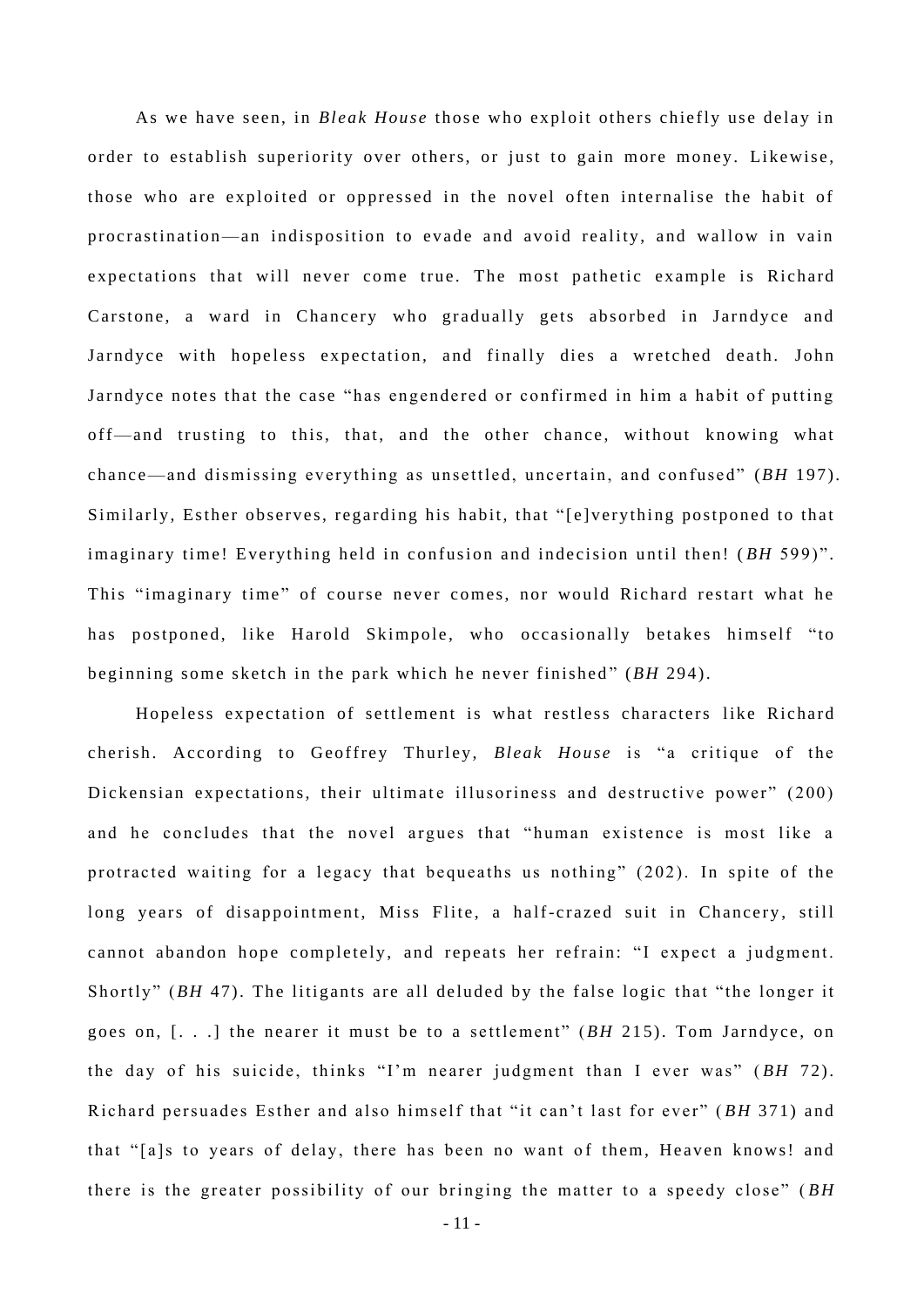371-72). Thus they are obsessed with a notion that their wishes must be fulfilled shortly, not despite the delay, but because of the delay.

This "sickness of hope deferred" (*BH* 396) spreads among all classes, and even contaminates those who are apparently not concerned in Jarndyce and Jarndyce. Mrs Jellyby, for instance, bears a strong similitude to Miss Flite in terms of expectation. Her telescopic philanthropy makes her postpone her household work indefinitely, and her statement pertaining her charity work for Africa is exactly what Miss Flite is likely to say about Jarndyce and Jarndyce: "It involves the devotion of all my energies, such as they are; but that is nothing, so that it succeeds; and I am more confident of success every day" (BH 53). In the end she is disappointed in her charity work, but she soon finds another vent for her philanthropic enthusiasm, which is "the rights of women to sit in Parliament" (*BH* 987), and her act of expecting still goes on.

Volumnia is another comic variation of this kind of people. As Mrs Jellyby expects the success of her charity work, so Volumia expects the inheritance of the fortune of her cousin, Sir Leicester. When Sir Leicester is confined to bed, she stays by his side constantly, out of "a horror of what may befall her little income, in the event [...] 'of anything happening' to Sir Leicester" (BH 898). Accordingly, she finds "she cannot go to bed [. . .] and parade the mansion like a ghost" (*BH* 898) and refuses to return to her room, because "[s]he may be asked for, she may be wanted at a moment's notice. She never should forgive herself 'if anything was to happen' and she was not on the spot" (BH 899). Thus she postpones withdrawing to her room insistently, until "it comes to four o'clock, and still the same blank, Volumnia's constancy begins to fail her, or rather it begins to strengthen; for she now considers that it is her duty to be ready for the morrow, when much may be expected of her" (*BH* 899). She strikingly resembles to Miss Flite, who is "always in court, from its sitting to its rising, and always expecting some incomprehensible judgment to be given in her favour" (BH 15), and whose residence is adjacent to

- 12 -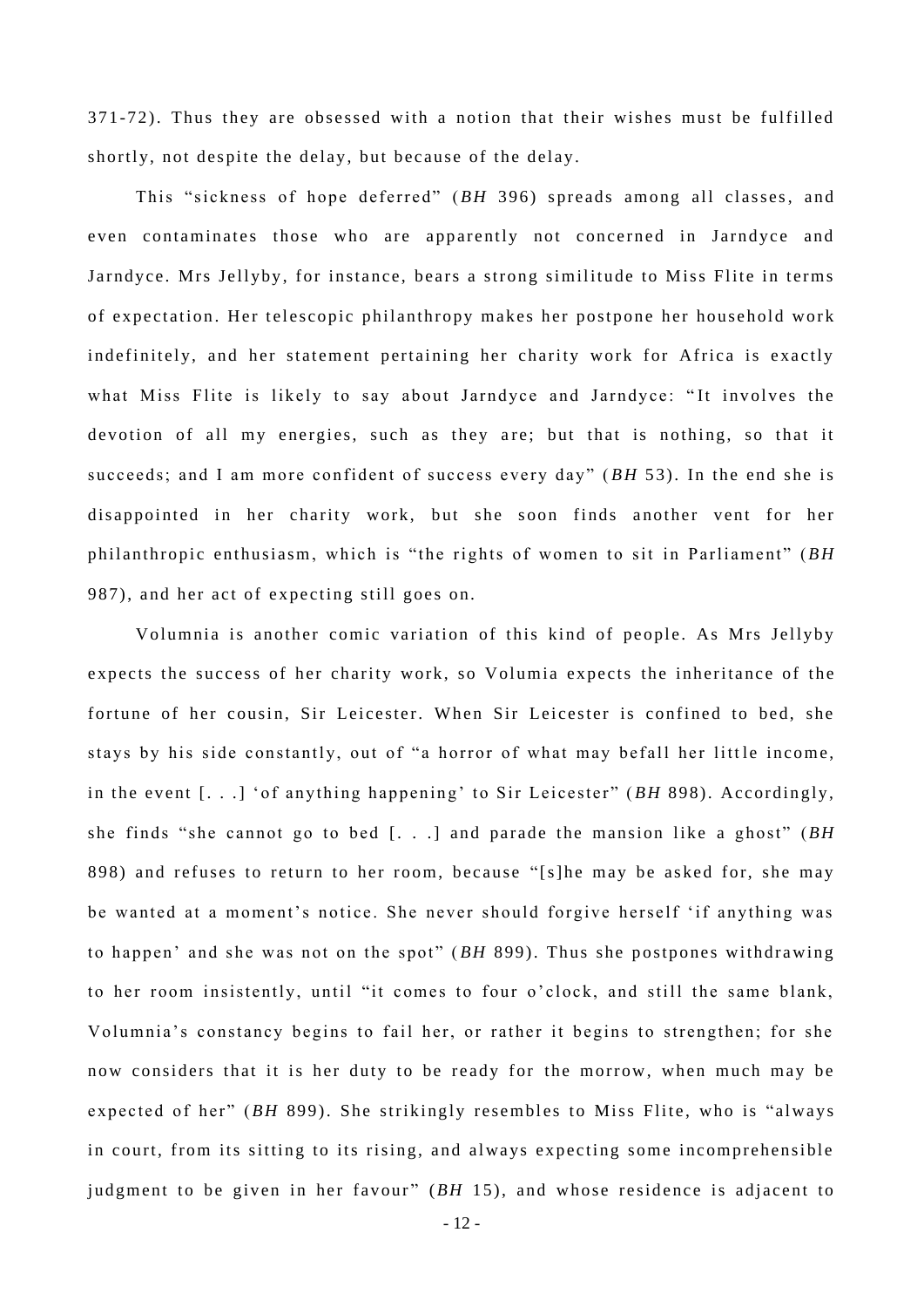the Lincoln's Inn "[i]n consequence of the necessity of attending on the Chancellor" (*BH* 73). Finally it turns out that Sir Leicester will bequeath her his fortune, but by that time Chesney Wold becomes so bleak a place that "passion and pride, even to the stranger's eye, have died away from the place in Lincolnshire, and yielded it to dull repose" (*BH* 985).

Even the first-person narrator, Esther Summerson, cannot remain untainted from this social evil. It is true that generally she is, unlike Richard, free from the habit of putting things off, and appears not to be contaminated by Jarndyce and Jarndyce at all. Indeed, her virtue of disinterestedness often takes form of swift action in the novel—and this is what she learned in her childhood at Greenleaf: "There was a time for everything all round the dial of the clock, and everything was done at its appointed moment" (BH 39).

Nevertheless, this is not the case with Esther as a narrator. From the very first sentence, Esther hesitates writing about her own life—in other words, she creates a narrative delay: "I have a great deal of difficulty in beginning to write my portion of these pages, for I know I am not clever" (BH 27). Her unusual self-contempt and reluctance to express herself can be attributable to her sense of guilt about her illegitimate birth imprinted in early childhood. Esther is so insecure about her writing ability that she is often at a loss for words, digresses from the main subject, and resorts to concessive or contrastive conjunctions when she expresses her opinion with diffidence. This characteristic can be observed in sentences such as "I have not by any means a quick understanding. When I love a person very tenderly indeed, it seems to brighten. But even that may be my vanity" (BH 28) or "I have mentioned, that, unless my vanity should deceive me (as I know it may, for I may be very vain, without suspecting it—though indeed I don't), my comprehension is quickened when my affection is" (*BH* 29) and "I don't know what it was. Or at least if I do, now, I thought I did not then. Or at least—but it don't matter" (BH 470). As Newsome points out, Esther's thought is "the same kind of stop-and-go, circular

- 13 -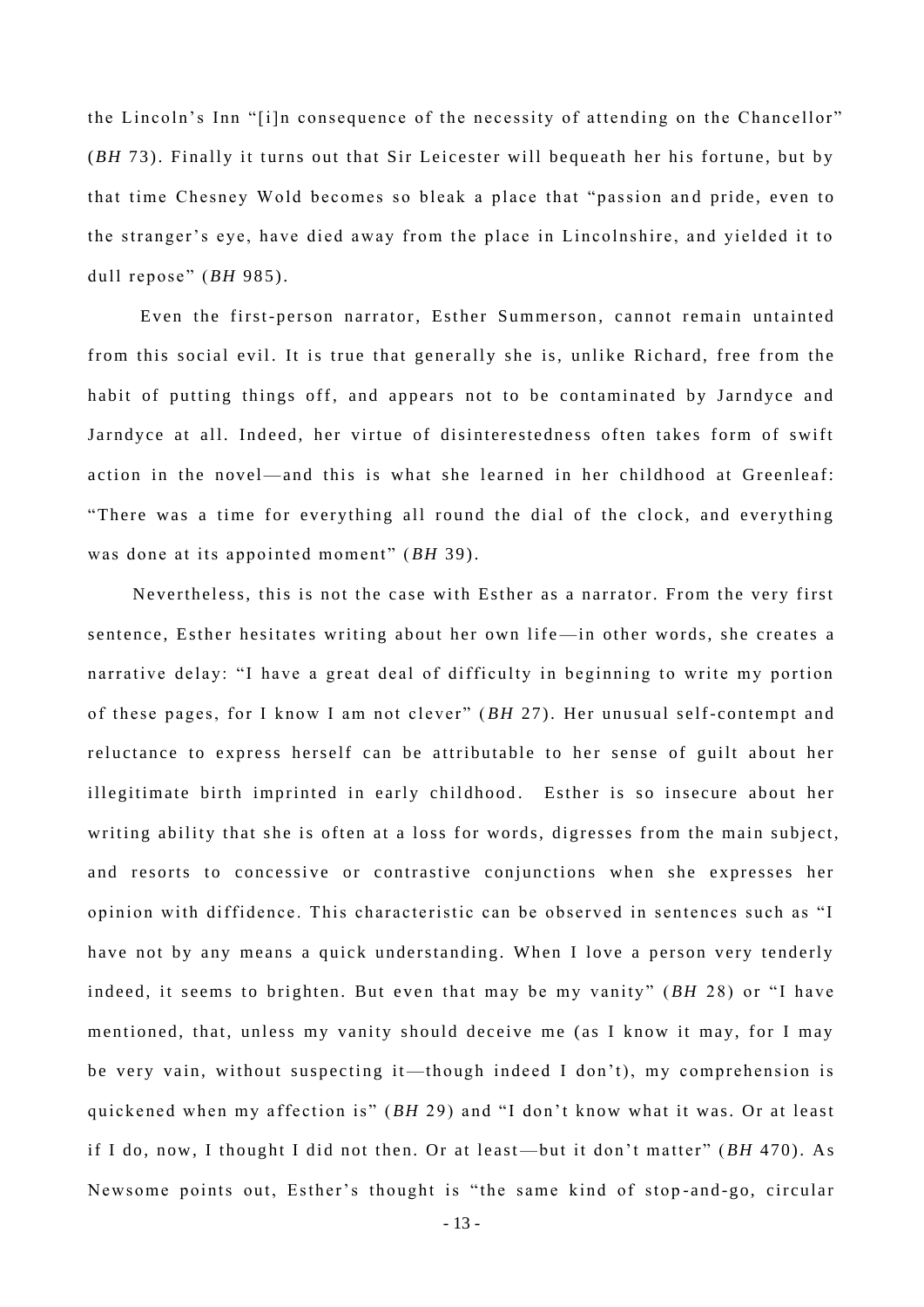motion that seems to be the external condition of things in the worlds of Chancery" (34). Even Esther, who seems to remain morally intact, does internalise Chancerylike propensity w hich is so prevalent in the world of *Bleak House* . Her reticence about expressing her opinion or emotion is especially striking when she has to mention Allan Woodcourt, a young physician and her future husband. Whether it "stems from her fear that she is tainted and her consequent belief that marriage with him would be a violation of caste" (Stoehr 150), or it is simply because she is " so terrified of losing him that she can hardly bear to mention his existence" (Zwerdling 434), her reluctance and consequent delay regarding to write about herself or her husband are inseparable from her illegitimate birth , which is not her sin nor her fault, but she inherited it from her parents regardless of her will. In this sense, she is "a victim of that whole dead-locked system of institutionalized muddle, prejudice and injustice" (Slater 256) like many other characters in the novel. Indeed, her obsession with past echoes with those of the parties to the case of Jarndyce and Jarndyce, "the inheritance of a protracted misery" (BH 72), and also with John Jarndyce's indignation at his cause: "for whose sins these young people ever fell into a pit of it, I don't know" (*BH* 122).

And it is such a psychological state that makes her closing narrative very undecided, and therefore, quite puzzling. In the final chapter "The Close of Esther's Narrative," Esther and Woodcourt have been married for "[f]ull seven happy years" (*BH* 985), and they talk about Esther's old looks in the controversial final passages. Her husband asks her, in spite of her disfigurement through the disease, "don't you know that you are prettier than you ever were?" (BH 989), and with Esther's unfinished final sentence, the novel finishes.

> I did not know that; I am not certain that I know it now. But I know that my dearest little pets are very pretty, and that my darling is very beautiful, and that my husband is very handsome, and that my guardian has the brightest and most benevolent face that ever was seen; and that they can very well do without much beauty in me-even supposing—. (*BH* 989)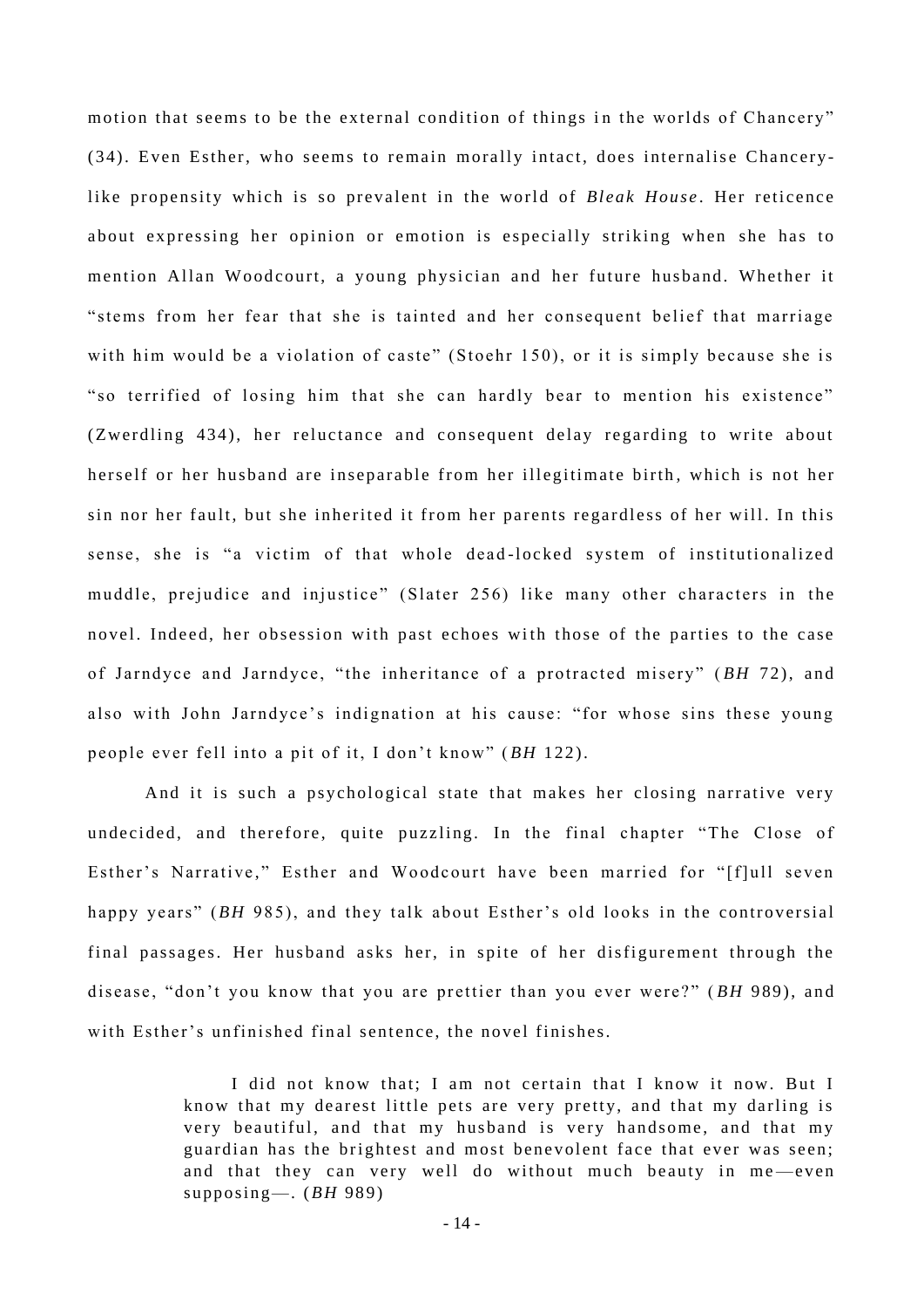Thus, "*Bleak House* ends, as it begins, in ambiguity" (Frank 111). By Esther's stopping her final sentence halfway, the reader of the novel is left in eternal suspense and uncertainty.

The reason Esther's final utterance makes us very unsettled is probably that we expect her to grow out of her self-censoring habit through love and devotion for others. As Torgovnick puts it, "[r]eaders could excuse Esther's early sentimentality and coyness as a convention of retrospective first-person narrator at the time, and re flect the narrator's growth during the novel. But such a narrative perspective demands that Esther tell the end of the novel with the maturity and depth shown during the Lady Dedlock sequence" (55-56). Nevertheless, this final passage is probably a sign of her regression to her old self, a timid, modest, self-denying Esther. Even at the very end of her narrative, Esther is obsessed with the past, suspends the ultimate judgement about herself and postpones her conclusion eternally, as if she is still a victim of social evil.

The ending is all the more disturbing when we consider that her final word in the novel is "supposing". It is true that here Esther is just reflecting upon her old beauty, but in this novel the act of expecting or supposing is usually regarded as vain, fruitless, or self-deceptive, as we have already seen. Indeed, many expectations and suppositions are destined to end unrewarded. In her miserable childhood, Esther used to say to her cherished doll, "you dear faithful Dolly, I knew you would be expecting me!" (*BH* 28) when she came home from school, knowing it actually stares "at nothing" ( *BH* 28). Likewise, while Sir Leicester Dedlock is sick in bed, the hope for return of his wife brightens him: "these allusions to her being expected keep up hope within him" (*BH* 897), but it is, after all, a mere "fiction" (*BH* 896). For the most part, the act of presuming is associated with Jarndyce and Jarndyce. Miss Flite observes that once attracted by the Court of Chancery, "[y]ou *can't* leave it. And you *must* expect." (BH 566). And this is what

- 15 -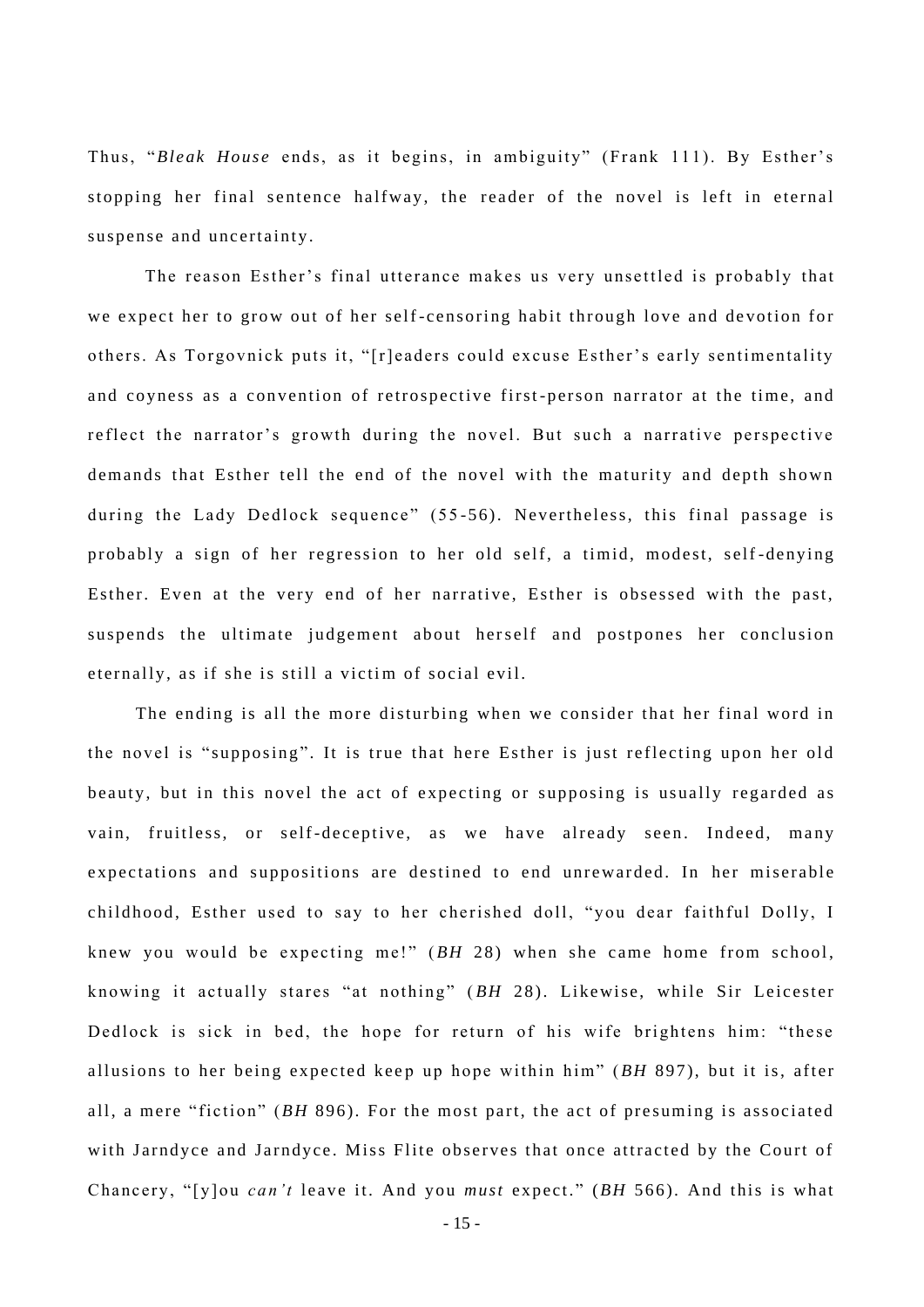John Jarndyce dreads most. He sternly warns Richard not to "entertain the supposition that any real success, in great things or in small, ever was or could be, ever will or can be, wrested from Fortune by fits and starts" (BH 213). As Richard yields to the charm of Chancery, he begins to indulge various suppositions which eventually come to nothing: he tells Esther that "nothing could be plainer than that the will under which he and Ada were to take [. . .], must be finally established, if there were any sense or justice in the Court of Chancery" (BH 369), but Esther cannot help adding her sentiment: "O what a great *if* that sounded in my ears" (BH 369). He also shows her that "supposing he had contracted, say, two hundred pounds of debt in six months out of the army; and that he contracted no debt at all within a corresponding period, in the army  $[...]$ ; this step must involve a saving of four hundred pounds in a year, or two thousand pounds in five years" (BH 372). All of these vain presumptions are proved to be failures.

The etymology of the term "suppose" also seems to be closely related to the novel's ethical theme. To suppose (sub + ponere) means "[t]o place below or beneath" ("supponere" 2076), and John O. Jordan considers it "a form of mental (or perhaps vocal) displacement" (79).<sup>5</sup> Then it is notable that exactly as Esther's final sentence remains incomplete, to place, fix or settle something is again a vain attempt in the world of *Bleak House* . Almost all characters are out of their proper places, and roving restlessly, as if the incessant moving is their inevitable fate-in short, they are, both physically and psychologically, displaced indefinitely. As already discussed, the whole society itself is in motion yet leads to nowhere, and a considerable number of characters are in similar circumstances. John Jarndyce compares being a party in Jarndyce and Jarndyce to dancing endlessly : "We are always appearing, and disappearing, and swearing, and interrogating, and filing, and cross-filing, and arguing, and sealing, and motioning, and referring, and reporting, and revolving about the Lord Chancellor and all his satellites, and equitably waltzing ourselves off to dusty death, about Costs" (*BH* 118). Due to the

- 16 -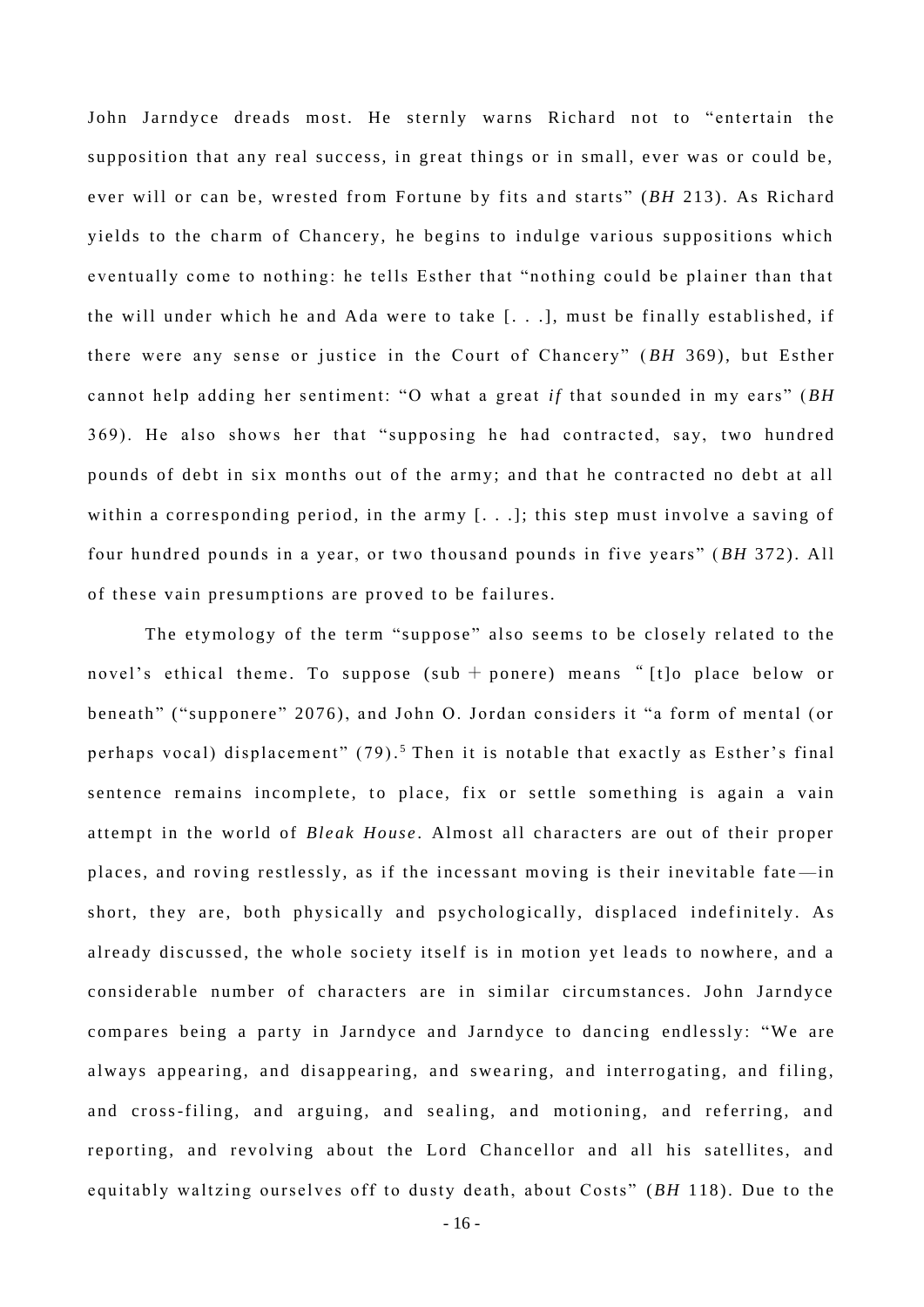protracted case, Tom Jarndyce gets into "a restless habit of strolling about" (BH 71). Richard Carstone is "one of the most restless creatures in the world" (*BH* 137) and he thinks that he cannot lead a very settled life "with nothing s ettled" (*BH* 601) about Jarndyce and Jarndyce. And a gain, the condition of being restless is not limited to the parties to Jarndyce and Jarndyce. Lady Dedlock's movements are, from her first appearance, described as "uncertain" (BH 20), and this lack of stability increases as the story progresses: "My Lady Dedlock is restless, very restless. The astonished fashionable intelligence hardly knows where to have her. To-day, she is at Chesney Wold; yesterday, she was at her house in town; tomorrow, she may be abroad, for anything the fashionable intelligence can with confidence predict" (*BH* 254). George Rouncewell is a "roving, unsettled" (*BH* 845) creature because he feels insecure about himself. The self-complacent philanthropists are "restless and vain in action" (BH 239). In the world of fashion, where "its appointed place" (*BH* 20) is obscured by "too much jeweller's cotton and fine wool" (*BH* 20), even the dogs in Chesney Wold have "their restless fits" (*BH* 104). The most memorable example for readers is perhaps Jo, the crossing-sweeper boy, who is presented as "a symbol of society's wicked neglect of such waifs (Collins 204). He is repeatedly told to "move on" (BH 315) by a police constable without knowing why and whither: "I'm always a moving on, sir,  $[...]$  I've always been a moving and a moving on, ever since I was born. Where can I possible move to, sir, more nor I do move!" (*BH* 308). The end of Chapter 19 shows the incessant movement Jo and everything around him are doomed to continue ceaselessly: "There he sits, the sun going down, the river running fast, the crowd flowing by him in two streams – everything moving on to some purpose and to one end – until he is stirred up, and told to 'move on' too" (BH 315). These characters float from place to place, and nothing is in its proper position, like Mrs Jellyby's house, where the curtain is "fastened up with a fork" (BH 55), Richard has to wash his hands in "a pie-dish" (*BH* 56) and finds a kettle "on his dressing table" (*BH* 56).

- 17 -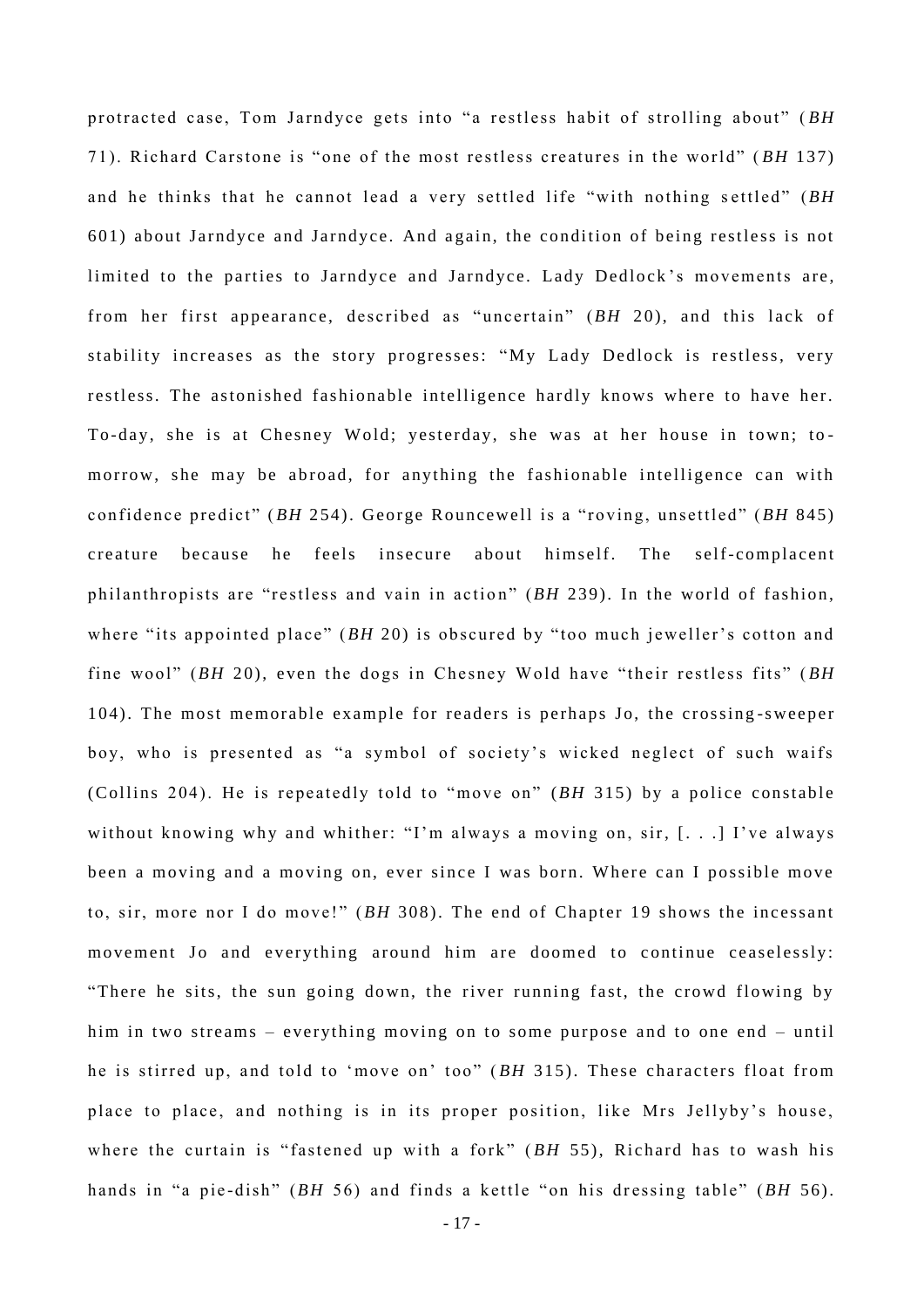The prevailing image of fog in Chapter 1 foreshadows the general lack of stability in the world, and thus highlights the theme of displacement:

> Fog everywhere. Fog up the river, where it flows among green aits and meadows; fog down the river, where it rolls defiled among the tiers of shipping, and the waterside pollutions of a great (and dirty) city. Fog on the Essex marshes, fog on the Kentish heights. Fog creeping into the cabooses of collier-brigs; fog lying out on the yards, and hovering in the rigging of great ships; fog drooping on the gunwales of barges and small boats. Fog in the eyes and throats of ancient Greenwich pensioners, wheezing by the firesides of their wards; fog in the stem and bowl of the afternoon pipe of the wrathful skipper, down in his close cabin; fog cruelly pinching the toes and fingers of his shivering little 'prentice boy on deck. Chance people on the bridges peeping over the parapets into a nether sky of fog, with fog all round them, as if they were up in a balloon, and hanging in the misty clouds. ( *BH* 13)

Therefore, it appears that Esther's incomplete final sentence ominously reminds us of the world's fundamental condition which perhaps will never change nor improve—a ceaseless displacement, an uncertain yet unstoppable movement.

#### **5. Co nclusion: Socia l Reformation and I ndividual Morality**

By focusing on the motif of delay, we have revealed that in the novel the Court of Chancery functions as an epitome of the outer world, or rather, the whole world is merely a sort of extension of Chancery, a repetition of Jarndyce and Jarndyce. The characters can be roughly categorised into two groups—those who manipulate delay, and those who are left in suspense and uncertainty. The whole society in *Bleak House* is contaminated by the lateness, and the people live there, from Lady Dedlock in the world of fashion to Jo in Tom-all-Alone's, almost unexceptionally lose their own proper places, and rove restlessly, exactly like the fog covering all over London. Curiously, however, this unifying theme of displacement and restlessness seems to be dealt with a slight ambiguity near the end of the novel, for we see that it is the same constant movement that defines liveliness and vivacity of the characters in the final chapter, where Esther herself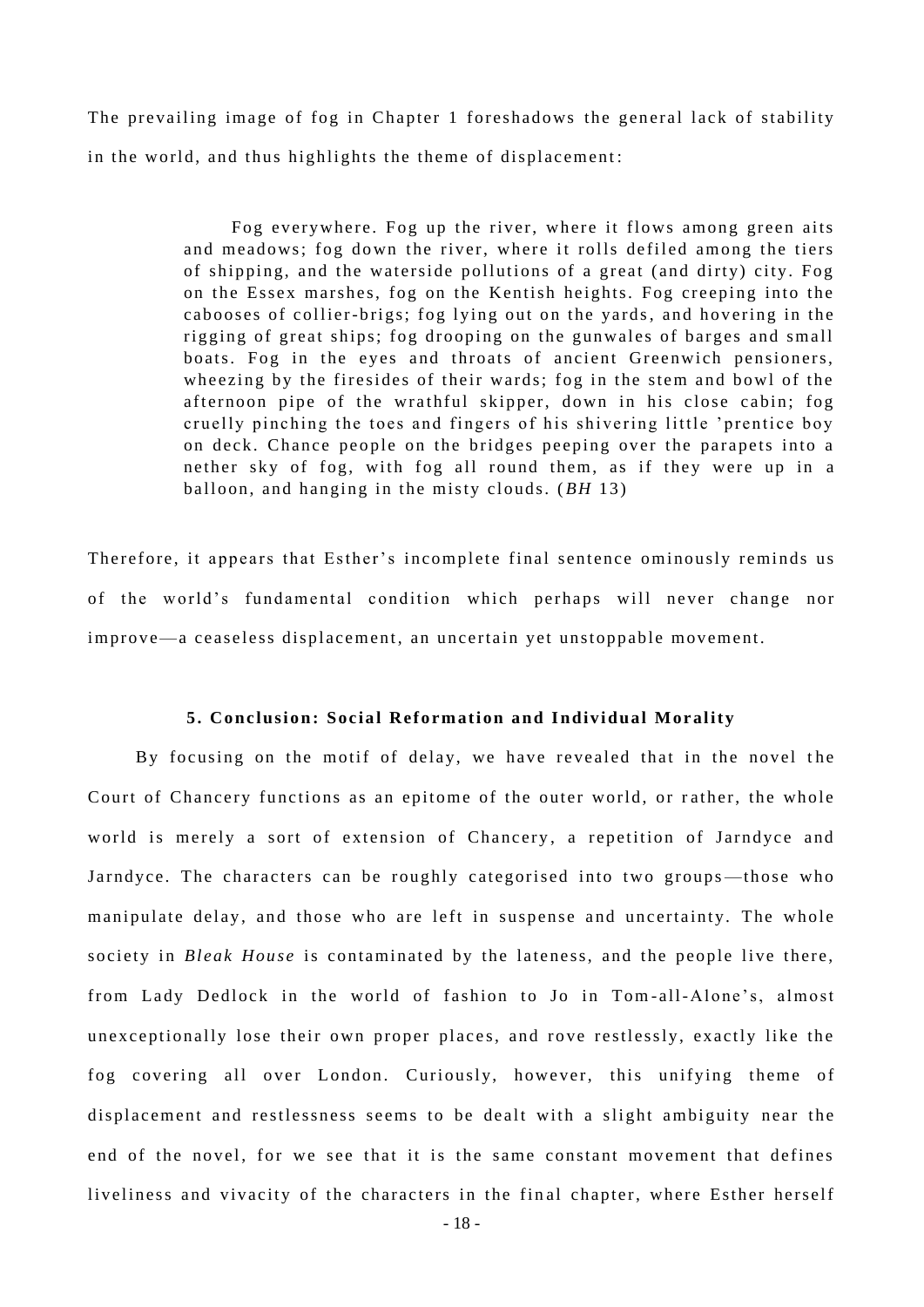is "bustling" (*BH* 989) about preparing her friends' visit, and Caddy Jellyby is "perpetually dancing" (*BH* 987) with her children—which gives an impression quite opposite to the victims of Chancery, who are "equitably waltzing [themselves] off to dusty death" (*BH* 118). Moreover, it reminds the reader of the fact that in *Bleak House* the total lack of motion is often associated with death—like the "immovable composure" (*BH* 750) of Tulkinghorn's dead body, or the decayed Chesney Wold, which is "so sombre and motionless always" (BH 985).

The same ambiguity can also be seen in Dickens's treatment of delay and suspense. In Chapter 66 ("Down in Lincolnshire", the final chapter told by the third-person narrator), Dickens affirms conditionally endless legal battle which he has criticised so fiercely throughout the novel. In the earlier part of the novel, the legal dispute between Boythron and Sir Leicester Dedlock over the right of way appears to be a mere variation of Jarndyce and Jarndyce, and only proves that "litigation is the essential characteristic of fallen mankind" (Q.D. Leavis 134). Nevertheless, in Chapter 66, it is revealed that this suit still goes on even after Jarndyce and Jarndyce has exhausted itself, and assumes a quite different significance:

> War rages yet with the audacious Boythorn, though at uncertain intervals, and now hotly, and now coolly; flickering like an unsteady fire. The truth is said to be, that when Sir Leicester came down to Lincolnshire for good, Mr Boythorn showed a manifest desire to abandon his right of way, and do whatever Sir Leicester would: which Sir Leicester, conceiving to be a concession to his illness or misfortune, took in such high dudgeon, and was so magnificently aggrieved by, that Mr Boythorn found himself under the necessity of committing a flagrant trespass to restore his neighbour to himself.  $\lceil \cdot \cdot \cdot \rceil$ . But it is whispered that when he is most fferocious towards his old foe, he is really most considerate; and that Sir Leicester, in the dignity of being implacable, little supposes how much he is humoured. As little does he think how near together he and his antagonist have suffered, in the fortunes of two sisters; and his antagonist, who knows it now, is not the man to tell him. So the quarrel goes on, to the satisfaction of both. (*BH* 981)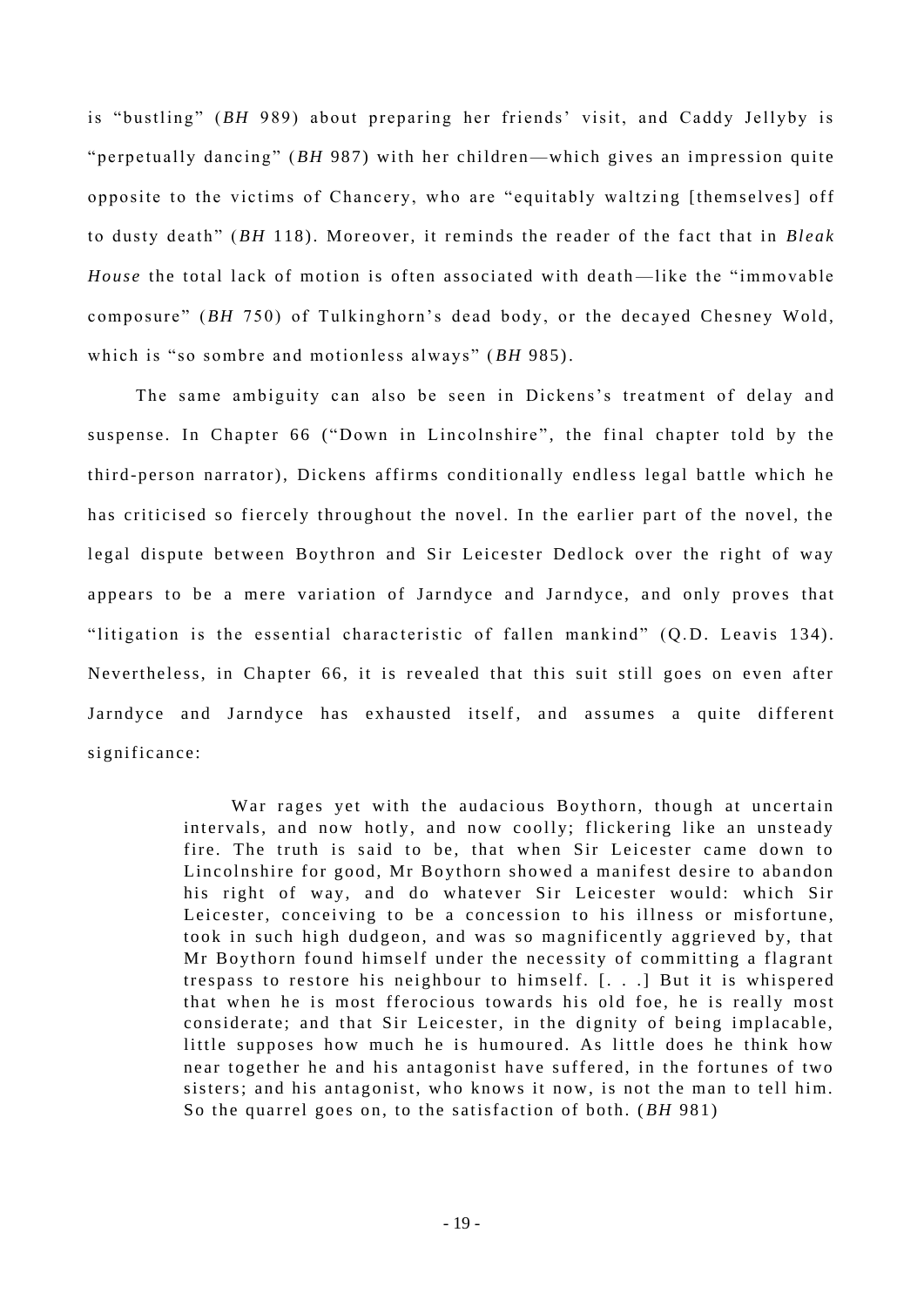It seems that as long as there exist goodwill and compassion for others, even delay and suspense have proper function, and therefore can be justified. In this respect, George Orwell's famous observation about Dickens's social criticism is perfectly correct and directly applicable to our discussion:

> The truth is that Dickens's criticism of society is almost exclusively moral. Hence the utter lack of any constructive suggestion anywhere in his work. He attacks the law, parliamentary government, the educational system and so forth, without ever clearly suggesting what he would put in their places. Of course it is not necessarily the business of a novelist, or a satirist, to make constructive suggestions, but the point is that Dickens's attitude is at bottom not even *de* structive. There is no clear sign that he wants the existing order to be overthrown, or that he believes it would make very much difference if it *were* overthrown. For in reality his target is not so much society as 'human nature'.  $(22)$

After all, the reformation of the corrupted system is beyond human power, and what really matters in the ending of the novel is not the fate of the Court of Chancery, but how to live in the uncertain, restless world without losing humanity . If one can change his or her way of life, the world would be less intolerable—to use the Orwell's words again, "If men would behave decently the world would be decent" (23).

#### **Notes**

 $\mathcal X$ This paper is a revised version of the thesis presented to Kobe University in partial ful filment of the requirements for the degree of Master of Arts in January 2018. In addition, part of the discussion in the third section was published as work-in-progress report ("Delay and Suspense in *Bleak House"*) in *Kobe Studies in English*, no. 31, 2018.

<sup>1</sup> *BH* is the abbreviation used for the title of *Bleak House*.

<sup>2.</sup> For example, Angus Wilson criticises that "Lady Dedlock's fall from virtue has nothing to do with her being a claimant in the case"  $(234)$ .

<sup>3</sup> According to D. A. Miiler, Tulkinghorn "finds his sexual resentment justified in a story of female error and deceit" (71). Eugene F. Quirk points out that his major motivation is "his resentment of the fashionable world and the price he has had to pay to serve as its legal representative" (529). J. Hillis Miller argues that he wants "solely the power over other people which his knowledge of their secrets will give him" (172).  $4.$  See Toker. 74.

<sup>5.</sup> Though from a different point of view, Jordan also gives close attention to the word "supposing". He analyses Esther's usage of the verb "suppose" on previous occasions